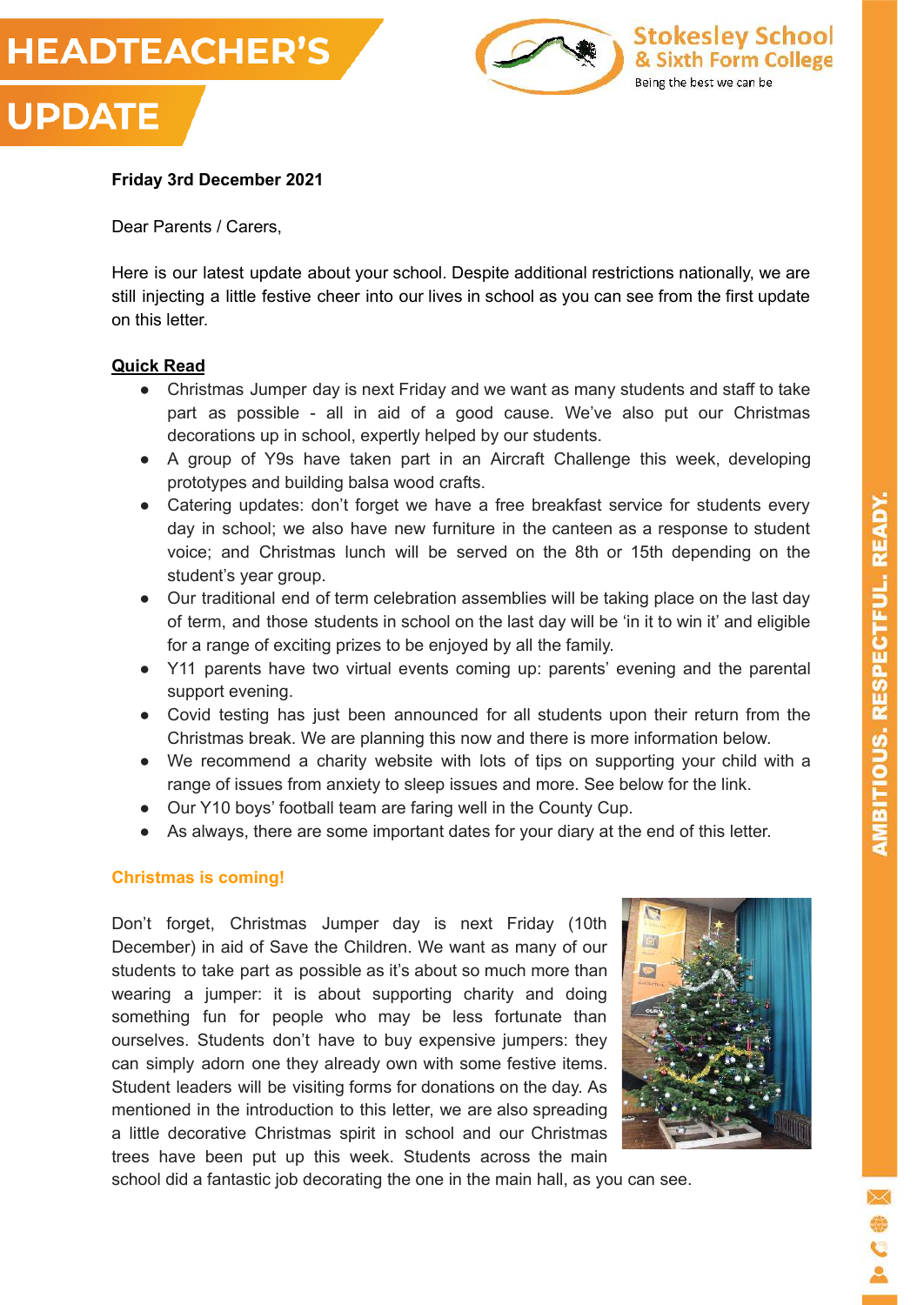# **HEADTEACHER'S**

**UPDATE** 



**Stokesley School** & Sixth Form College Being the best we can be

## **Aircraft Challenge**

On Wednesday 1st December, 30 of our Y9 students had the opportunity to take part in an exciting new enrichment activity with the Smallpiece Trust in their #IAMSET programme. The students worked in teams to practically explore the physics of flight through concepts such as aerodynamics and forces in a thrilling Aircraft Challenge. The teams designed and built 3 prototype gliders using straws and card before building, testing and refining their prototype. Students evaluated their prototypes and used what they had learned to design a craft to be built from balsa wood with a motor and propeller.

Each team member had a role - team leader, finance manager, product design, electronics engineer, marketing manager and resource manager. They spent the afternoon creating their design and producing marketing materials to sell their aircraft. They then gave a presentation to the group about their aircrafts design features.



The busy day culminated in test flights of their aircraft

and Team VBD (see photo) were crowned the overall winners for flight stability and collaborative teamwork throughout the day, well done!

## **Catering News**

Since our return in September we have seen an increase in the number of students taking a school meal. We have a new serving area with seating for 64 in the old reception area, and we have also purchased new tables for The Canteen following feedback from students.

At the start of the year, we introduced a free breakfast service before school starts: this takes place in The Canteen, offering a selection of cereals, fruit and toast. This has really gained momentum; starting with just 1 student, we now see up to 30 students taking a breakfast, using the space to do some studies, or chilling with friends and listening to the radio before the day begins.

For lunches, we now purchase sandwiches from a local business Proper Tasty in Northallerton; these have proved very popular and allow us to comply with new labelling laws. In addition, the introduction of wooden cutlery, biodegradable take away cartons and food bags has substantially reduced the amount of plastic we use. After Christmas we will also be changing the products used for cleaning in the catering department to an eco-friendly range.

Finally, Christmas lunch will be served on the 8th and 15th December giving all our students the opportunity to purchase a festive meal.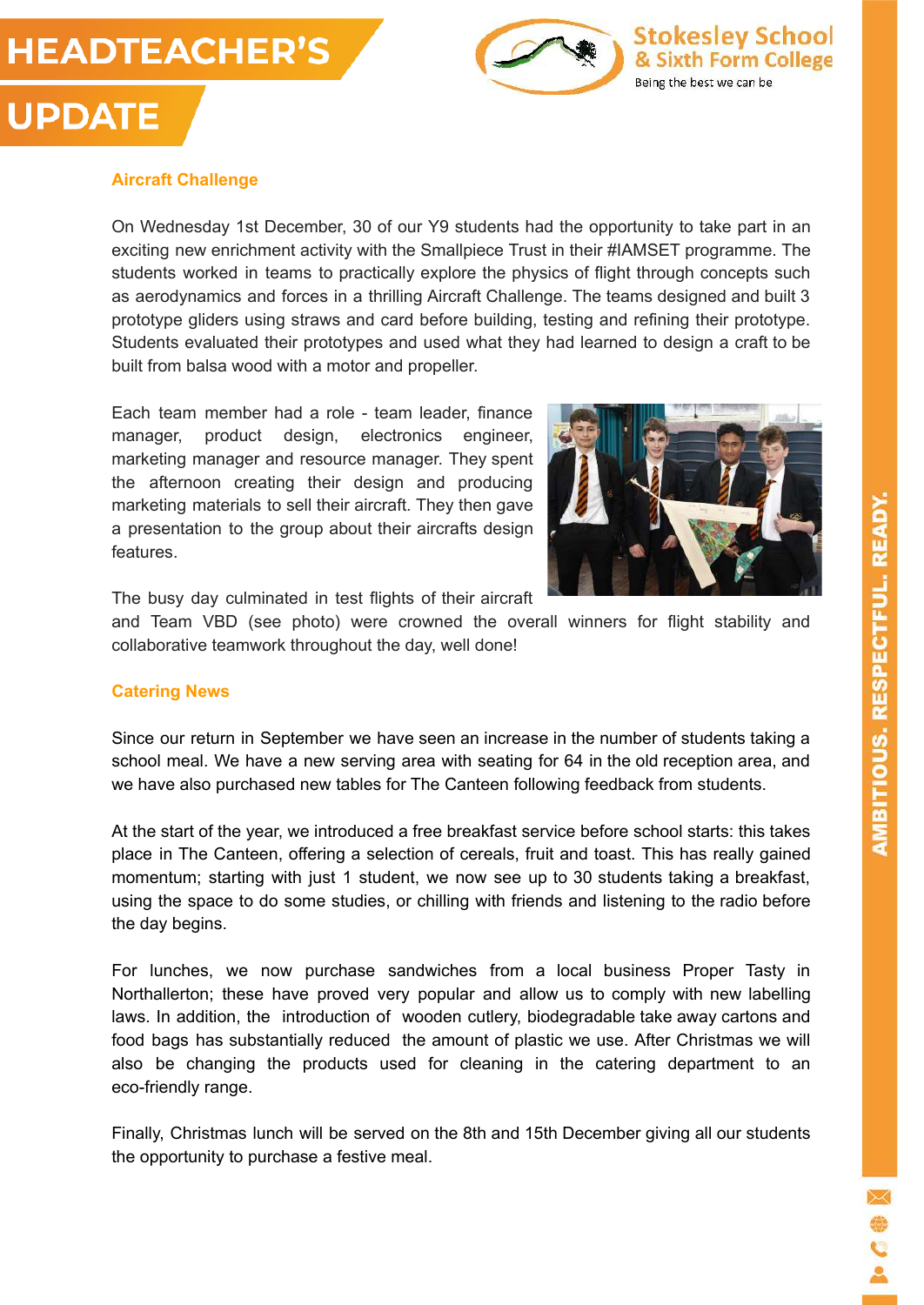



#### **Behaviour and Attendance Update**

We are fast approaching our end of term celebration assemblies and for the second year running will be conducting our 'in it to win it' prize draw, where those students in school on the last day get the chance to run down to collect a prize, as we run a live stream into classrooms!

Our celebration assemblies take place at the end of every term. Students are recognised by their tutors through commendations for outstanding contributions to the school, their work, or for simply being a wonderful person. We also give awards to students for outstanding behaviour and attendance across the term.

Thanks to the generosity of our local businesses, we are able to give away some fabulous prizes; from vouchers to use in our local restaurants, family tickets to Stokesley Golf and even free car valeting. We would always welcome more prizes to give away: if you would like to donate a prize for our prize draws, please contact [office@stokesleyschool.org.](mailto:office@stokesleyschool.org)

#### **Updates for parents of students in Y11**

Y11 Parents' Evening is on Thursday 9th December and the Parental Support Evening follows this on Wednesday 15th December 2021

Mrs Darbyshire wrote to parents/carers in Y11 last week to detail the arrangements for both these events. Please ensure you book appointments to see your child's teachers to find out how they are performing across each subject.

We were planning on completing our parental support evening in person, but due to the government guidelines that were released at the weekend and local instructions from North Yorkshire County Council, this event will now be virtual. Thank you to those parents/carers who have already requested tickets, further information will follow next week.

#### **Covid Testing**

As you will know, we were informed last Friday by the government that we must test all students for Covid-19 once on their return to school after Christmas. We are currently preparing for this by: reviewing our stock; considering how we can staff the testing whilst also teaching lessons; and generally trying to make sure everything is in place before we break up. The testing will take place on the first two days students return to school and will be a quick and easy process using nasal swabs only. We thank you for supporting this effort by providing consent for your child, and encouraging them to take a home test the day before they return too.